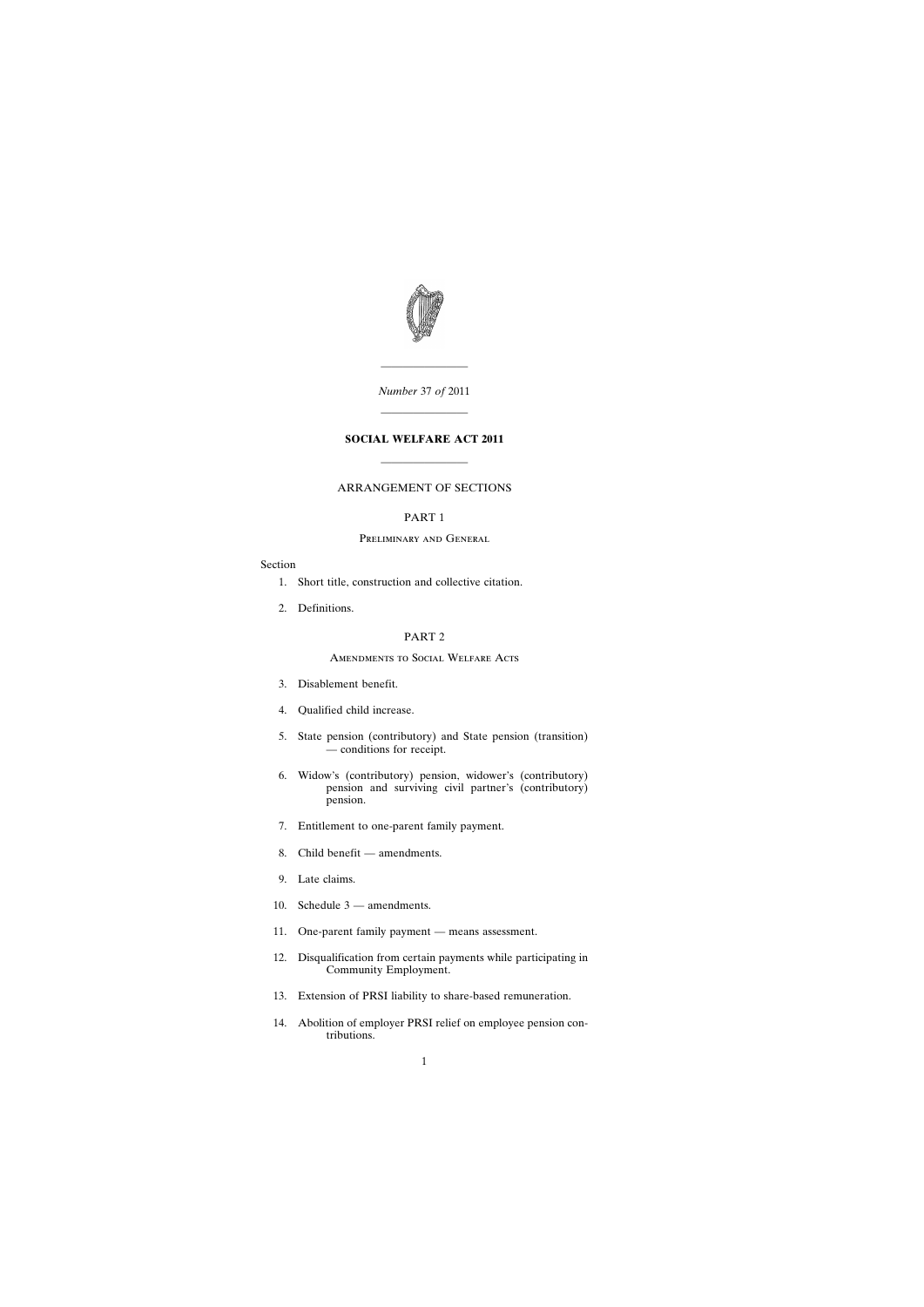# PART 3

## Amendments to Redundancy Payments Act 1967

[15. Amendment of section 29 of Redundancy Payments Act](#page-17-0) 1967.

## Acts Referred to

————————

| Redundancy Payments Act 1967                       | 1967, No. 21 |
|----------------------------------------------------|--------------|
| Redundancy Payments Act 1979                       | 1979, No. 7  |
| Redundancy Payments Acts 1967 to 2007              |              |
| Social Welfare (Miscellaneous Provisions) Act 2010 | 2010, No. 28 |
| Social Welfare Act 2010                            | 2010, No. 34 |
| Social Welfare and Pensions Act 2008               | 2008, No. 2  |
| Social Welfare and Pensions Act 2010               | 2010, No. 37 |
| Social Welfare Consolidation Act 2005              | 2005, No. 26 |
| Social Welfare Law Reform and Pensions Act 2006    | 2006, No. 5  |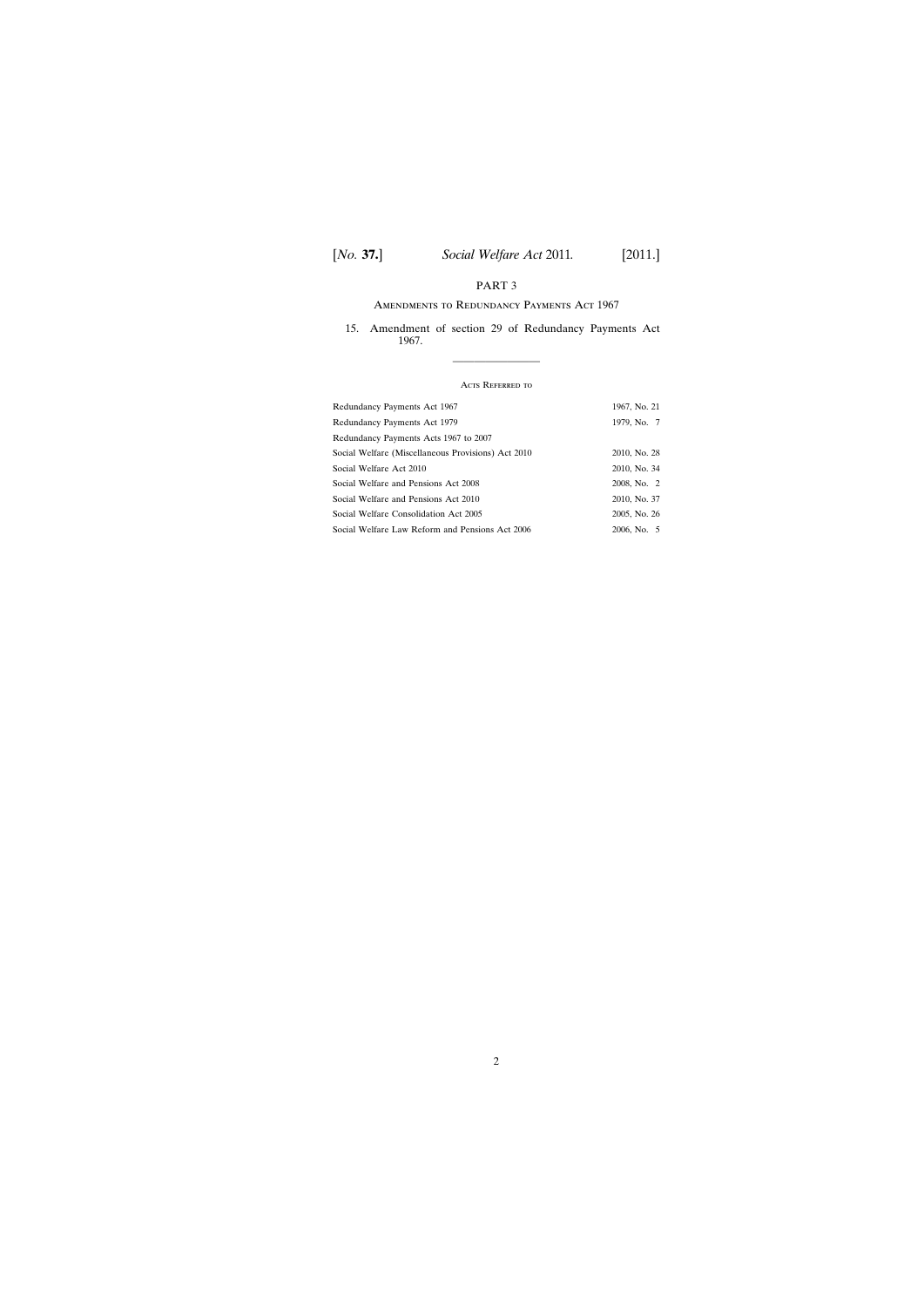<span id="page-2-0"></span>

*Number* 37 *of* 2011 ————————

————————

### **SOCIAL WELFARE ACT 2011**

————————

AN ACT TO AMEND AND EXTEND THE SOCIAL WELFARE ACTS AND TO AMEND THE REDUNDANCY PAY-MENTS ACTS 1967 TO 2007.

[19*th December*, 2011]

BE IT ENACTED BY THE OIREACHTAS AS FOLLOWS:

## PART 1

#### Preliminary and General

**1**.—(1) This Act may be cited as the Social Welfare Act 2011.

(2) The Social Welfare Acts and *Parts 1* and *2* of this Act shall be read together as one.

(3) The Redundancy Payments Acts 1967 to 2007 and *Part 3* of this Act shall be read together as one and may be cited together as the Redundancy Payments Acts 1967 to 2011.

**2**.—In this Act—

"Act of 2010" means the Social Welfare and Pensions Act 2010;

"Principal Act" means the Social Welfare Consolidation Act 2005.

### PART 2

#### Amendments to Social Welfare Acts

**3.**—(1) Section 75 of the Principal Act is amended—

Disablement benefit.

- (*a*) in subsection (1) by substituting "not less than 15 per cent" for "not less than 1 per cent",
- (*b*) by inserting the following subsection after subsection (1):

"(1A) In the case of any assessment of disablement—

Short title, construction and collective citation.

Definitions.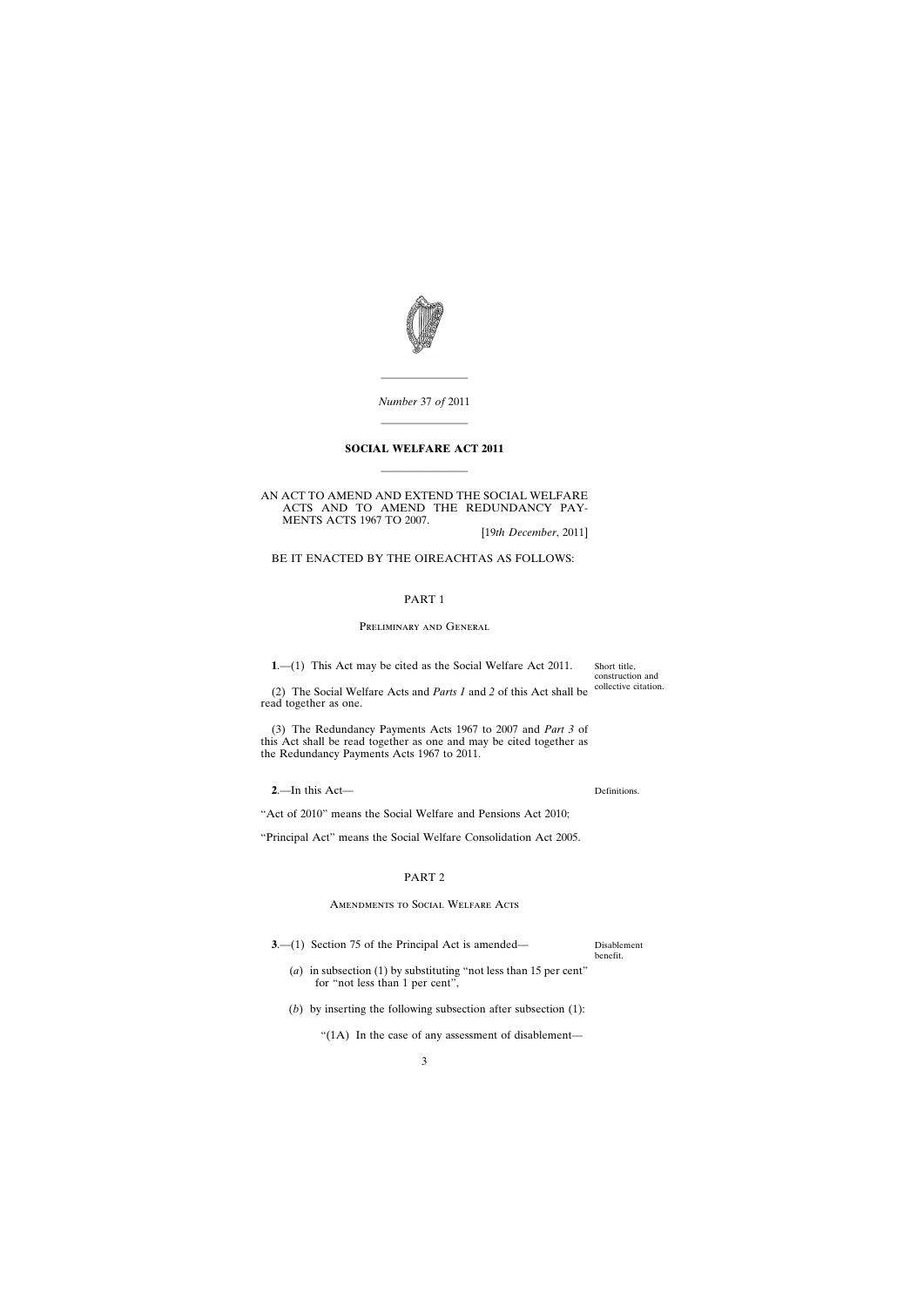- (*a*) where the period to be taken into account by the assessment began before 1 January 2012, or
- (*b*) where there has been a provisional assessment, and—
	- (i) the initial period to be taken into account by the assessment began before 1 January 2012, and
	- (ii) any subsequent period to be taken into account by the assessment begins on or after 1 January 2012,

subsection (1) shall be read as if 'not less than 1 per cent' were substituted for 'not less than 15 per cent'.",

- (*c*) in subsection (2) by substituting "would amount to less than 15 per cent" for "would not amount to 1 per cent",
- (*d*) by inserting the following subsection after subsection (2):

"(2A) In the case of any assessment of disablement—

- (*a*) where the period to be taken into account by the assessment began before 1 January 2012, or
- (*b*) where there has been a provisional assessment, and—
	- (i) the initial period to be taken into account by the assessment began before 1 January 2012, and
	- (ii) any subsequent period to be taken into account by the assessment begins on or after 1 January 2012,

subsection (2) shall be read as if 'would not amount to 1 per cent' were substituted for 'would amount to less than 15 per cent'.",

- (*e*) in subsection 10(*a*) by substituting "not less than 15 per cent" for "not less than 10 per cent", and
- (*f*) by substituting the following subsection for subsection (11):
	- "(11) (*a*) In the case of any assessment of disablement where the period to be taken into account by the assessment began before 1 May 1990, subsection  $(10)(a)$  shall be read as if the reference to 'and the extent of disablement is assessed as amounting to not less than 15 per cent and not more than 19 per cent' were deleted.
		- (*b*) In the case of any assessment of disablement where the period to be taken into account by the assessment began on or after 1 May 1990 but before 1 January 2012, subsection  $(10)(a)$ shall be read as if a reference to 'and the extent of disablement is assessed as amounting to not less than 10 per cent and not more than 19 per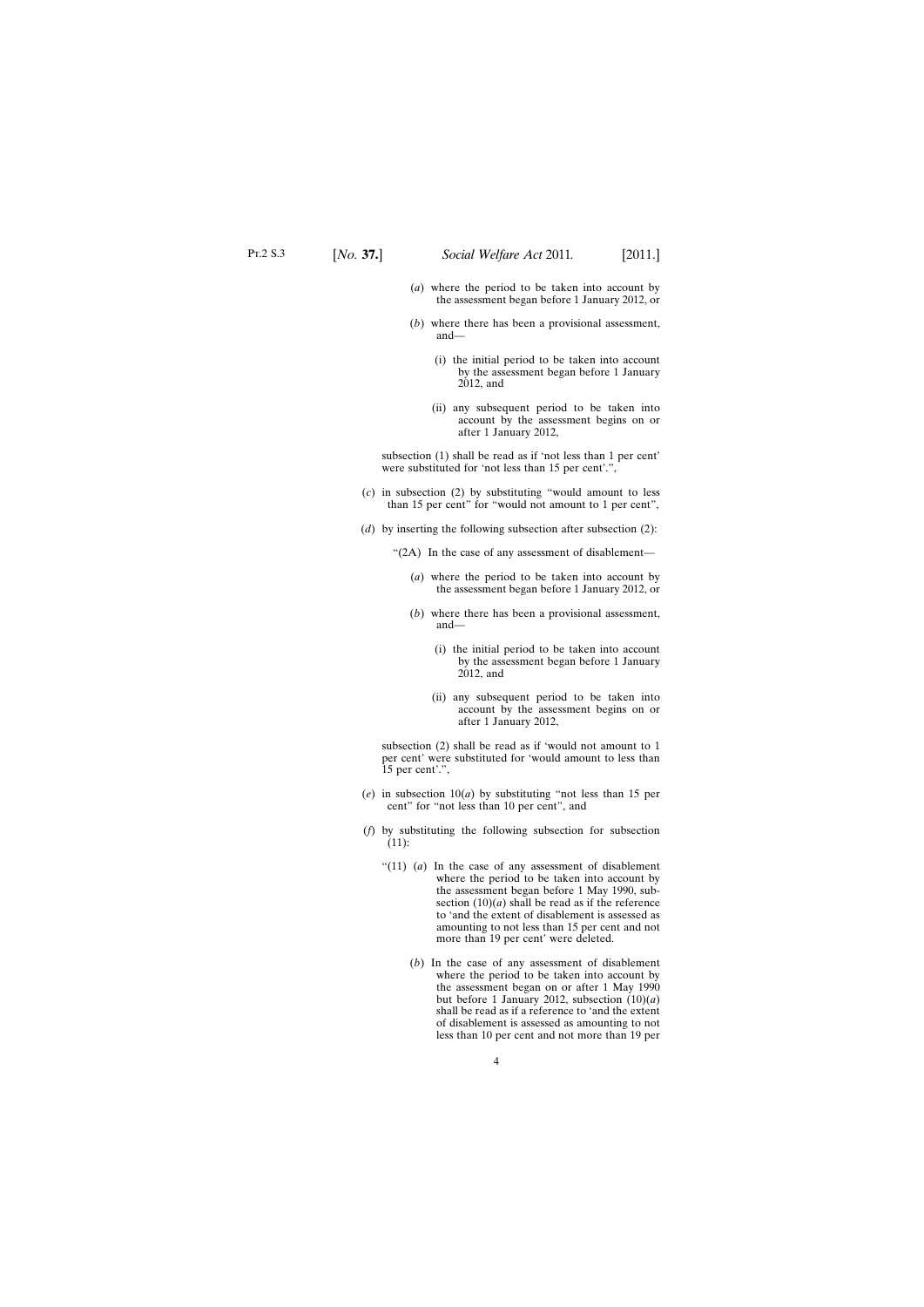cent' were substituted for the reference to 'and the extent of disablement is assessed as amounting to not less than 15 per cent and not more than 19 per cent'.".

<span id="page-4-0"></span>(2) This section comes into operation on 1 January 2012.

**4**.—(1) Section 77A (inserted by section 6 of the Social Welfare Qualified child Act 2010) of the Principal Act is amended increase.

(*a*) by substituting the following subsection for subsection (2):

" $(2)$  Subject to subsection  $(3)$ , any increase of disablement pension payable under subsection (1)(*b*) in respect of a qualified child who normally resides with the beneficiary and with the spouse, civil partner or cohabitant of the beneficiary shall be payable at the rate of one-half of the appropriate amount in any case where the spouse, civil partner or cohabitant of the beneficiary is not a qualified adult and subsection (1)(*b*) shall be read and have effect accordingly.",

and

(*b*) by substituting the following subsection for subsection (3):

"(3) Subsection (2) shall not apply and no increase of disablement pension payable under subsection (1)(*b*) in respect of a qualified child who normally resides with the beneficiary and with the spouse, civil partner or cohabitant of the beneficiary shall be payable where the weekly income of that spouse, civil partner or cohabitant, calculated or estimated in the manner that may be prescribed, exceeds the amount that may be prescribed.".

- (2) The Principal Act is amended—
	- (*a*) in section 102 (amended by section 26 of the Act of  $2010$ )—
		- (i) by substituting the following subsection for subsection  $(2)$ :

"(2) Subject to subsections (3) and (4), any increase of carer's benefit payable under subsection (1) in respect of a qualified child who normally resides with the beneficiary and with the spouse, civil partner or cohabitant of the beneficiary shall be payable at the rate of one-half of the appropriate amount and subsection (1) shall be read and have effect accordingly.",

and

(ii) by inserting the following subsections after subsection  $(2)$ :

"(3) Subsection (2) shall not apply and no increase of carer's benefit payable under subsection (1) in respect of a qualified child who normally resides with the beneficiary and with the spouse, civil partner or cohabitant of the beneficiary shall be payable where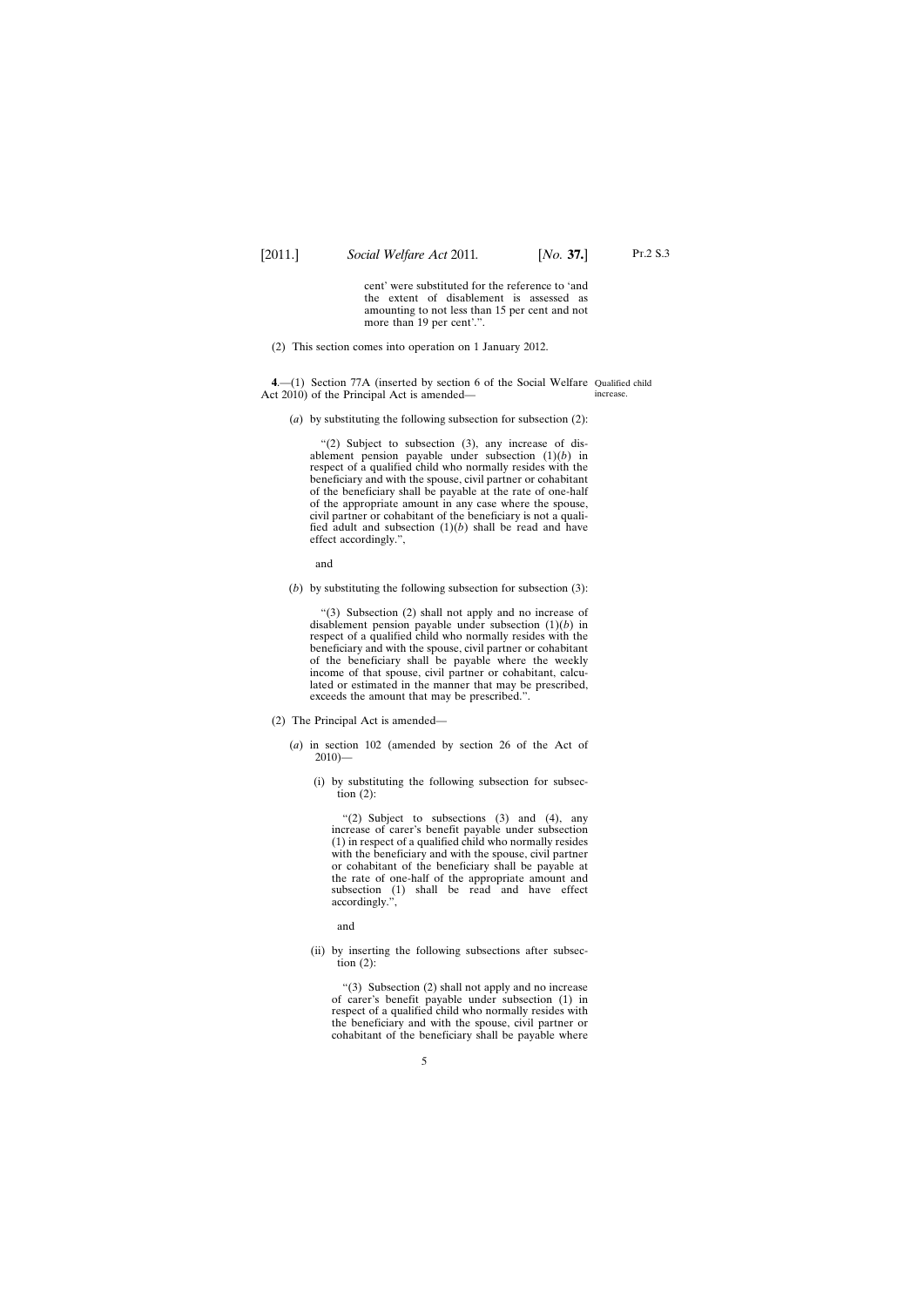the weekly income of that spouse, civil partner or cohabitant, calculated or estimated in the manner that may be prescribed, exceeds the amount that may be prescribed.

(4) Subsection (3) shall not apply in the case of any claim for carer's benefit which is made before 5 July 2012.",

- (*b*) in section 112 (amended by section 26 of the Act of  $2010$ )—
	- (i) in subsection (3), by substituting "Subject to subsections (3A) and (3B), any increase of" for "Any increase of", and
	- (ii) by inserting the following subsections after subsection  $(3)$ :

"(3A) Subsection (3) shall not apply and no increase of State pension (contributory) payable under subsection  $(2)$  in respect of a qualified child who normally resides with the beneficiary and with the spouse, civil partner or cohabitant of the beneficiary shall be payable where the weekly income of that spouse, civil partner or cohabitant, calculated or estimated in the manner that may be prescribed, exceeds the amount that may be prescribed.

(3B) Subsection (3A) shall not apply in the case of any claim for State pension (contributory) which is made before 6 July 2012.",

- (*c*) in section 117 (amended by section 26 of the Act of  $2010$ ) $-$ 
	- (i) in subsection (3), by substituting "Subject to subsections (3A) and (3B), any increase of" for "Any increase of", and
	- (ii) by inserting the following subsections after subsection  $(3)$ :

"(3A) Subsection (3) shall not apply and no increase of State pension (transition) payable under subsection (2) in respect of a qualified child who normally resides with the beneficiary and with the spouse, civil partner or cohabitant of the beneficiary shall be payable where the weekly income of that spouse, civil partner or cohabitant, calculated or estimated in the manner that may be prescribed, exceeds the amount that may be prescribed.

(3B) Subsection (3A) shall not apply in the case of any claim for State pension (transition) which is made before 5 July 2012.",

and

(*d*) in section 122 (amended by section 26 of the Act of  $2010$ )—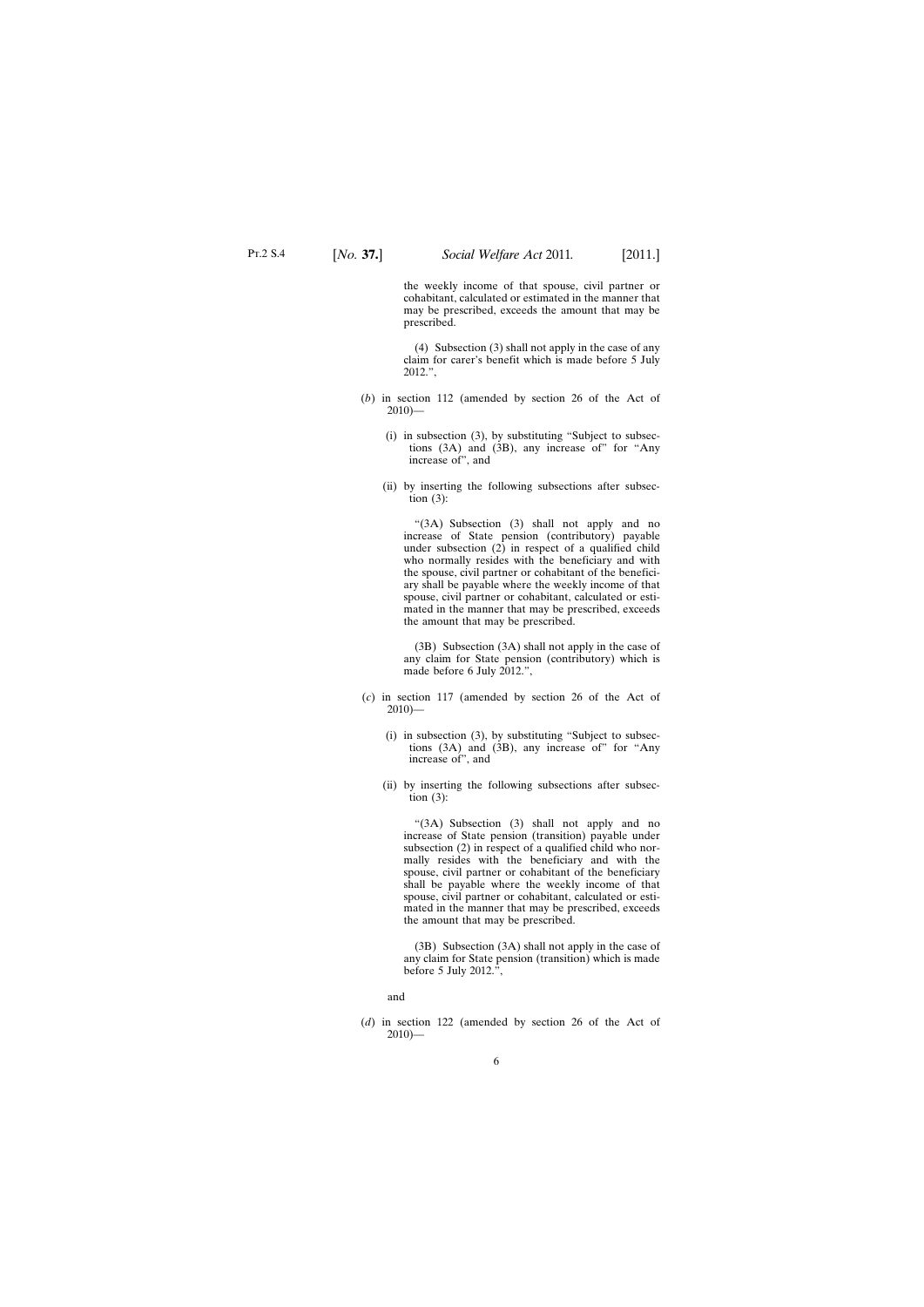Pt.2 S.4

- <span id="page-6-0"></span>(i) in subsection (3), by substituting "Subject to subsections (3A) and (3B), any increase of" for "Any increase of", and
- (ii) by inserting the following subsections after subsection  $(3)$ :

"(3A) Subsection (3) shall not apply and no increase of invalidity pension payable under subsection (2) in respect of a qualified child who normally resides with the beneficiary and with the spouse, civil partner or cohabitant of the beneficiary shall be payable where the weekly income of that spouse, civil partner or cohabitant, calculated or estimated in the manner that may be prescribed, exceeds the amount that may be prescribed.

(3B) Subsection (3A) shall not apply in the case of any claim for invalidity pension which is made before 5 July 2012.".

- (3) Subsection (2) comes into operation—
	- (*a*) in so far as it relates to paragraphs (*a*), (*c*) and (*d*), on 5 July 2012, and
	- (*b*) in so far as it relates to paragraph (*b*), on 6 July 2012.
- **5**.—(1) Section 109 of the Principal Act is amended—
	- (*a*) by inserting the following subsection after subsection (1):

State pension (contributory) and State pension (transition) conditions for receipt.

"(1A) In the case of a person who attained pensionable age before 6 April 2002, subsection (1) shall be read as if the following condition were substituted for the condition in paragraph (*b*):

'(*b*) that the claimant has qualifying contributions in respect of not less than 156 contribution weeks since his or her entry into insurance,'.",

and

(*b*) by substituting the following subsection for subsection (2):

"(2) In the case of a person, other than a person who on or before 6 April 1997 is a voluntary contributor paying contributions under Chapter 4 of Part 2, who attained pensionable age on or after 6 April 2002, but before 6 April 2012, subsection (1) shall be read as if the following condition were substituted for the condition in paragraph (*b*):

- '(*b*) that the claimant has qualifying contributions in respect of not less than 260 contribution weeks since his or her entry into insurance,'.".
- (2) Section 115 of the Principal Act is amended—
	- (*a*) by inserting the following subsection after subsection (1):

"(1A) In the case of a person who attained the age of 65 years before 6 April 2002, subsection (1) shall be read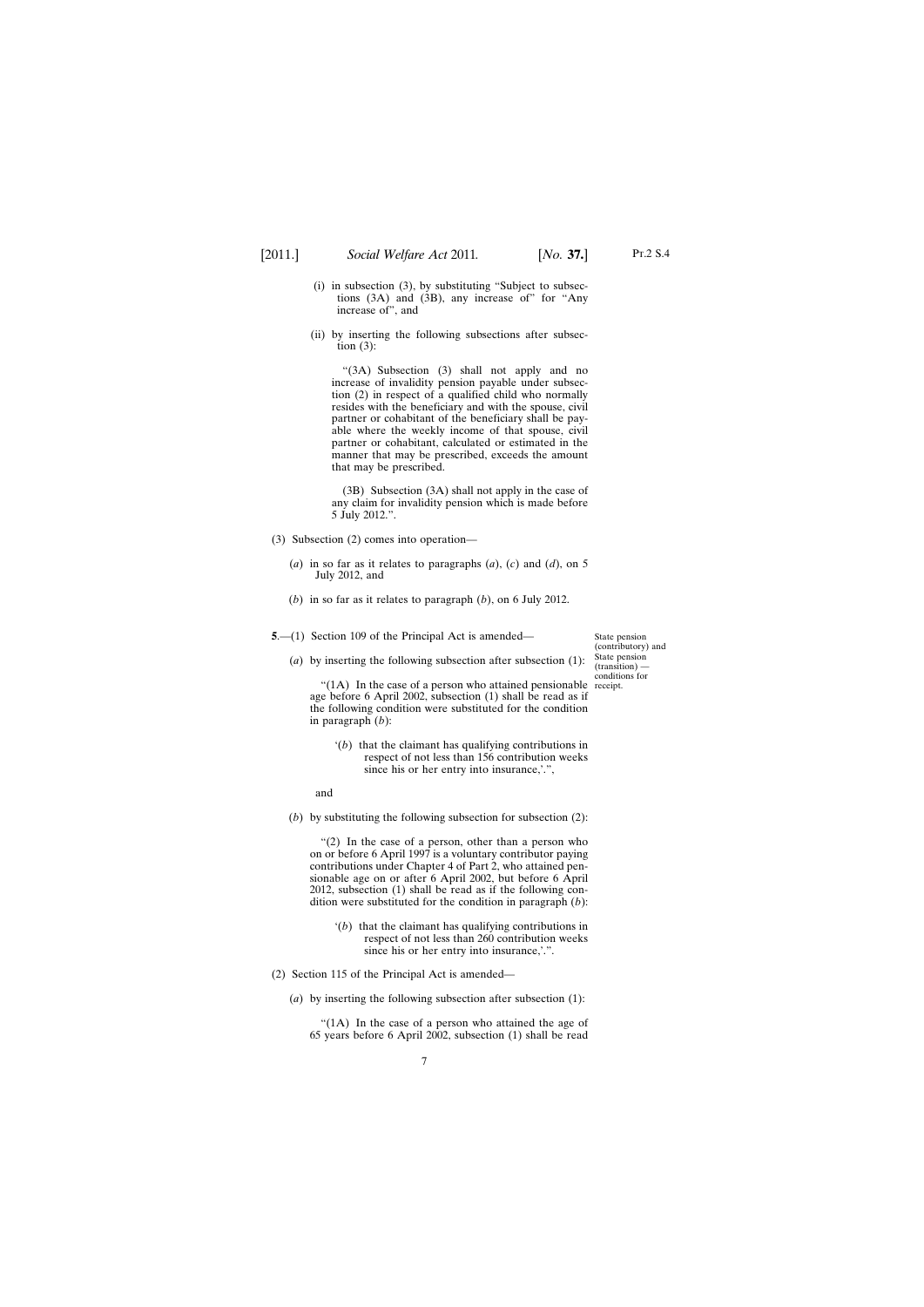<span id="page-7-0"></span>as if the following condition were substituted for the condition in paragraph (*b*):

'(*b*) that the claimant has qualifying contributions in respect of not less than 156 contribution weeks since his or her entry into insurance,'.",

and

(*b*) by substituting the following subsection for subsection (2):

"(2) In the case of a person, other than a person who on or before 6 April 1997 is a voluntary contributor paying contributions under Chapter 4 of Part 2, who attained the age of 65 years on or after 6 April 2002, but before 6 April 2012, subsection (1) shall be read as if the following condition were substituted for the condition in paragraph (*b*):

- '(*b*) that the claimant has qualifying contributions in respect of not less than 260 contribution weeks since his or her entry into insurance,'.".
- (3) This section comes into operation on 6 April 2012.
- **6**.—(1) Section 125 of the Principal Act is amended—
	- (*a*) in subsection (1) (amended by section 17 of the Act of 2010) by substituting the following paragraph for paragraph (*a*):
		- "(*a*) that the widow, widower or surviving civil partner has qualifying contributions in respect of not less than 260 contribution weeks in the period beginning with his or her entry into insurance and ending immediately before the relevant time, and",
		- and
	- (*b*) by inserting the following subsection after subsection (1):

"(1A) Where the date of death occurs before 27 December 2013, subsection  $(1)(a)$  shall be read as if '156' were substituted for '260'.".

(2) This section comes into operation on 27 December 2013.

Entitlement to oneparent family payment.

**7**.—(1) Section 173 (amended by section 25 of the Social Welfare (Miscellaneous Provisions) Act 2010) of the Principal Act is amended—

- (*a*) in subsection (4) by substituting the following paragraph for paragraph (*b*):
	- " $(b)$  payable for a period not exceeding 6 consecutive months from the date on which, but for this subsection, that person would have ceased to be so entitled.",

Widow's (contributory) pension, widower's (contributory) pension and surviving civil partner's (contributory) pension.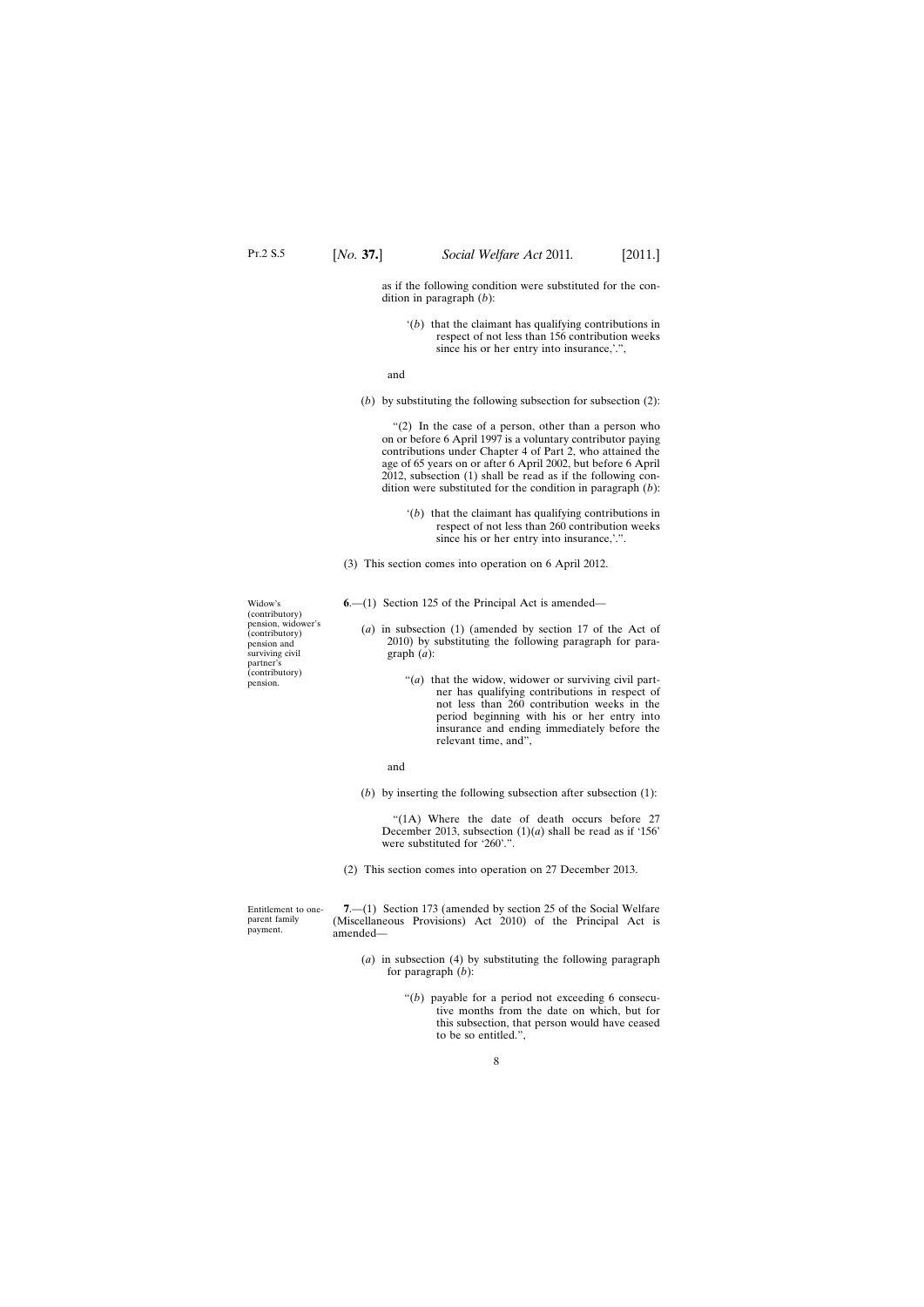<span id="page-8-0"></span>(*b*) by substituting the following subsection for subsection (5B):

"(5B) Subject to subsection  $(5C)$ , subsections  $(4)$ ,  $(5)$ and (5A) shall not apply in any case where a person, by virtue of his or her gross weekly earnings exceeding the amount specified for the purposes of subsection (3), ceases to be entitled to one-parent family payment on or after 5 January 2012.",

and

(*c*) by inserting the following subsection after subsection (5B):

"(5C) Notwithstanding subsection (5B), a person who qualifies for the continuation of one-parent family payment in accordance with subsection (4) before 5 January 2012 may continue to receive that payment for the unexpired portion of the period of continuation which occurs on or after 5 January 2012 if—

- (*a*) the qualified person continues, during that unexpired portion of that period, to satisfy subsection (4), and
- (*b*) the total period of the continuation of that payment does not exceed, in accordance with subsection (4), 6 months from the date on which, but for that subsection, that person would have ceased to be so entitled.".
- (2) This section comes into operation on 5 January 2012.

**8.** - (1) Section 221 of the Principal Act is amended by substitut- Child benefit ing the following subsection for subsection (1) (amended by section amendments.5 of the Social Welfare Act 2010):

"(1) Subject to this Act, a qualified person shall be paid a monthly benefit—

- (*a*) of the amount set out in column (2) of Part 4 of Schedule 4 for a qualified child referred to in column (1) of that Part of that Schedule opposite that amount for any entitlement to child benefit that occurs during the period beginning on 1 January 2012 and expiring on 31 December 2012, and
- (*b*) of  $\epsilon$ 140 for each qualified child in respect of any entitlement to child benefit that occurs on or after 1 January 2013.".

(2) Schedule 4 to the Principal Act is amended by substituting the following Part for Part 4 (amended by section 5 of the Social Welfare Act 2010):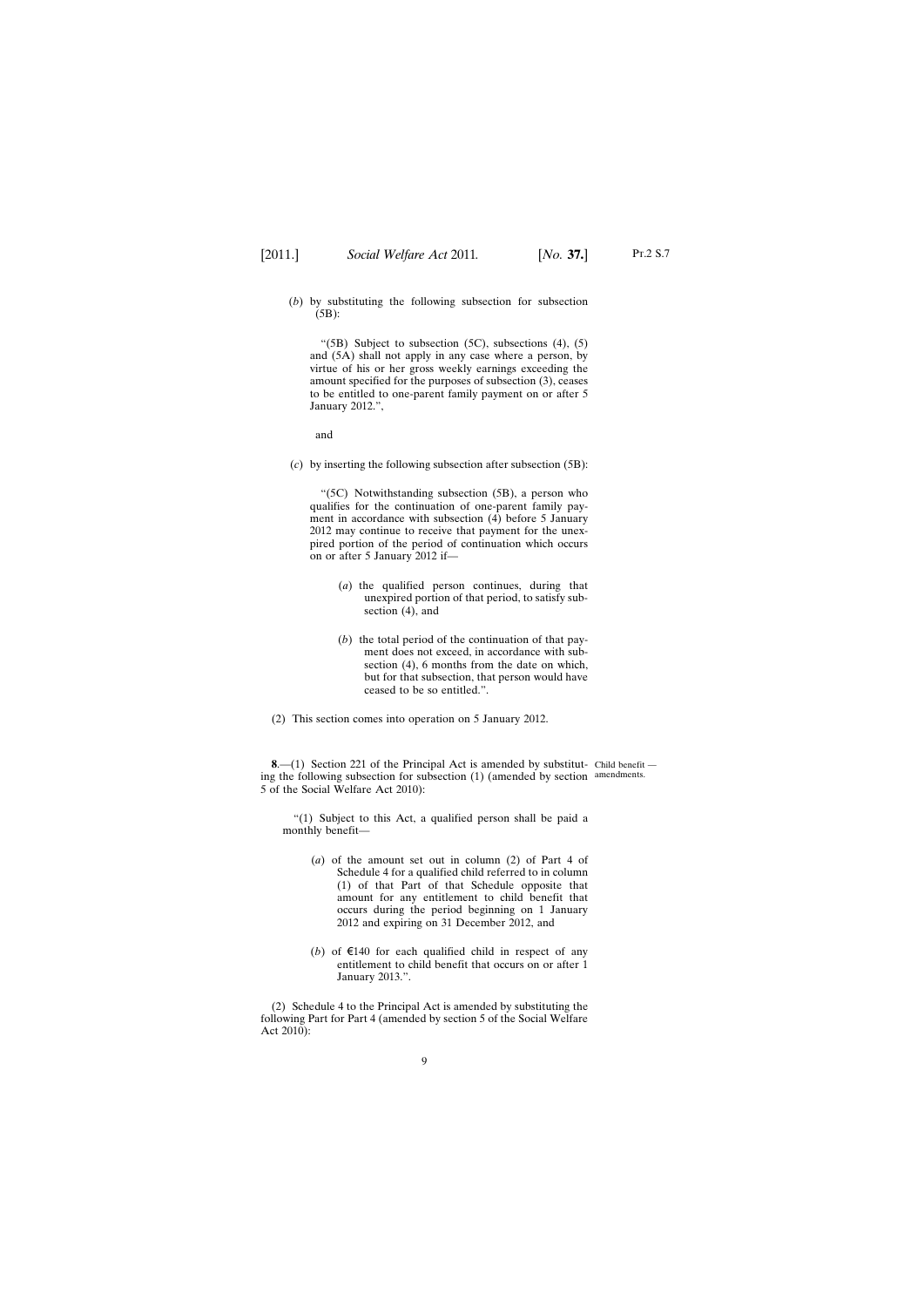## "PART 4

#### <span id="page-9-0"></span>AMOUNTS OF CHILD BENEFIT DURING THE PERIOD BEGINNING ON 1 JANUARY 2012 AND EXPIRING ON 31 DECEMBER 2012

| Qualified child in respect of whom<br>child benefit is payable | Monthly rate of child<br>henefit                 |
|----------------------------------------------------------------|--------------------------------------------------|
|                                                                | payable per qualified child<br>during the period |
|                                                                | beginning on 1 January                           |
|                                                                | 2012 and expiring on 31<br>December 2012         |
| (1)                                                            | (2)                                              |
| 1. Each of the first 2 qualified children                      | €<br>140.00                                      |
| 2. Third qualified child                                       | 148.00                                           |
| 3. Each qualified child in excess of 3<br>qualified children   | 160.00                                           |
|                                                                |                                                  |

(3) Section 221 of the Principal Act is amended by deleting subsections (3), (4), (5), (6), (7) and (8).

(4) This section comes into operation on 1 January 2012.

Late claims.

**9**.—(1) Section 241(2) of the Principal Act is amended—

- (*a*) in paragraph (*a*) (amended by section 26 of the Act of 2010) by substituting "6 months" for "12 months", and
- (*b*) by inserting the following subsection after subsection (2):
	- "(2A) In the case of a claim for—
		- (*a*) State pension (transition) made before 5 April 2012, or
		- (*b*) State pension (contributory), widow's (contributory) pension, widower's (contributory) pension, surviving civil partner's (contributory) pension and guardian's payment (contributory) made before 6 April 2012,

subsection  $(2)(a)$  shall be read as if '12 months' were substituted for '6 months'.".

- (2) This section comes into operation—
	- (*a*) in so far as it relates to State pension (transition), on 5 April 2012, and
	- (*b*) in so far as it relates to State pension (contributory), widow's (contributory) pension, widower's (contributory) pension, surviving civil partner's (contributory) pension and guardian's payment (contributory), on 6 April 2012.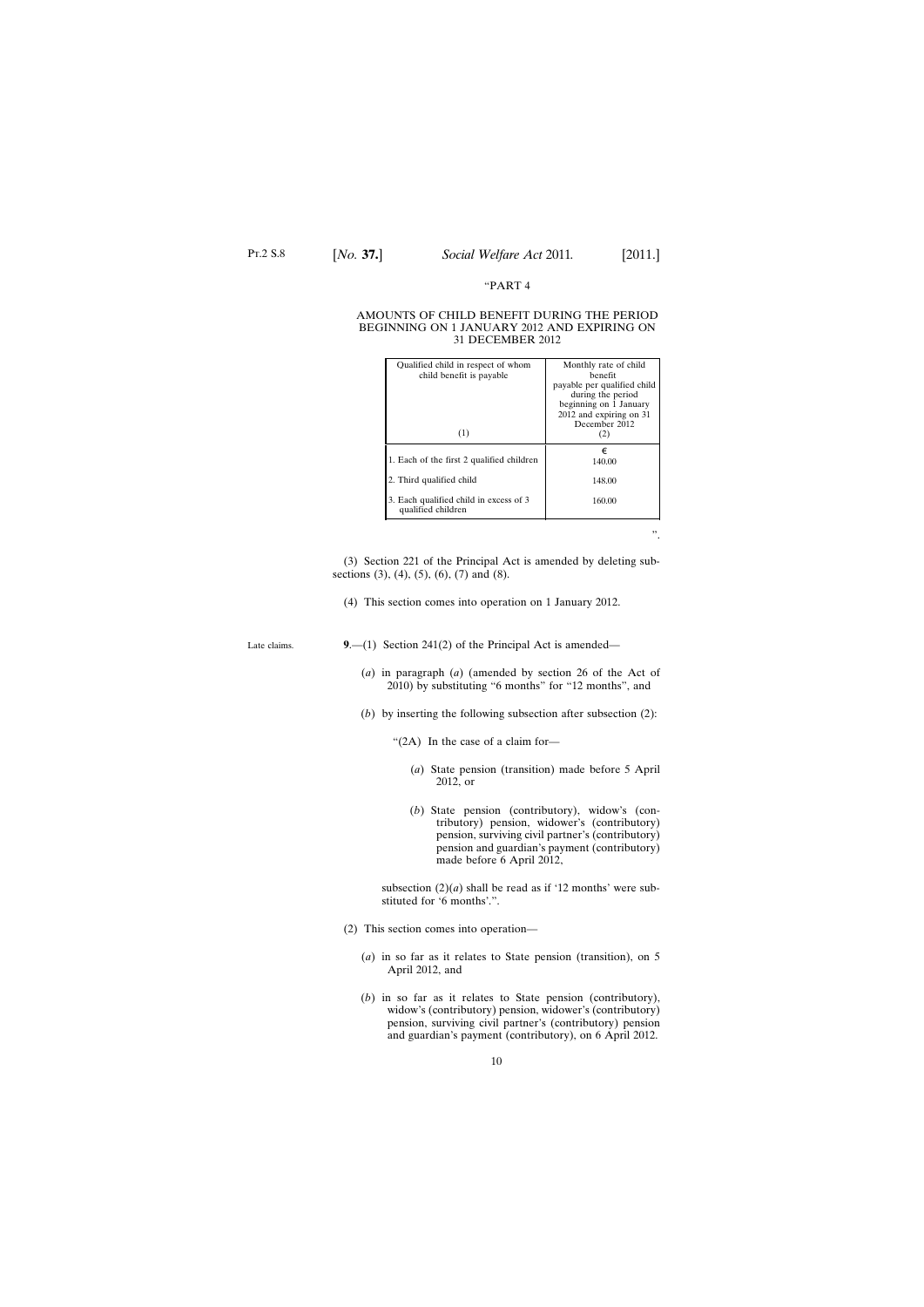<span id="page-10-0"></span>**10**.—(1) Schedule 3 to the Principal Act is amended—

Schedule 3 amendments.

Pt.2

- (*a*) in Part 2, in Rule 1(9) (amended by section 26 of the Act of 2010)—
	- (i) in subparagraph  $(b)(ii)(I)$ , by substituting " $\epsilon$ 127" for "€254",
	- (ii) in subparagraph  $(b)(ii)(II)$ , by substituting "€190.50" for "€381", and
	- (iii) by substituting "85 per cent" for "70 per cent",
- (*b*) in Part 3 (amended by section 24 of the Social Welfare Law Reform and Pensions Act 2006) by deleting Rule  $1(2)(b)$ (ix), and
- (*c*) in Table 2 by deleting paragraph 9.
- (2) This section comes into operation on 1 January 2012.

**11**.—(1) Part 5 of Schedule 3 to the Principal Act is amended in One-parent family Rule 1(4) (amended by section 8 of the Social Welfare and Pensions payment — means Act 2008) by substituting the following subparagraphs for subpara-assessment. graph (*b*):

- "(*b*) in calculating the weekly earnings for the purposes of subparagraph (*a*) for any period commencing on or after 1 January 2012 but before 1 January 2013, an amount of  $\epsilon$ 130 together with half the weekly earnings in excess of that amount shall be disregarded,
	- (*c*) in calculating the weekly earnings for the purposes of subparagraph (*a*) for any period commencing on or after 1 January 2013 but before 1 January 2014, an amount of  $E$ 110 together with half the weekly earnings in excess of that amount shall be disregarded,
- (*d*) in calculating the weekly earnings for the purposes of subparagraph (*a*) for any period commencing on or after 1 January 2014 but before 1 January 2015, an amount of  $\epsilon$ 90 together with half the weekly earnings in excess of that amount shall be disregarded,
- (*e*) in calculating the weekly earnings for the purposes of subparagraph (*a*) for any period commencing on or after 1 January 2015 but before 1 January 2016, an amount of €75 together with half the weekly earnings in excess of that amount shall be disregarded, and
- (*f*) in calculating the weekly earnings for the purposes of subparagraph (*a*) for any period commencing on or after 1 January 2016, an amount of €60 together with half the weekly earnings in excess of that amount shall be disregarded;".
- (2) This section comes into operation on 1 January 2012.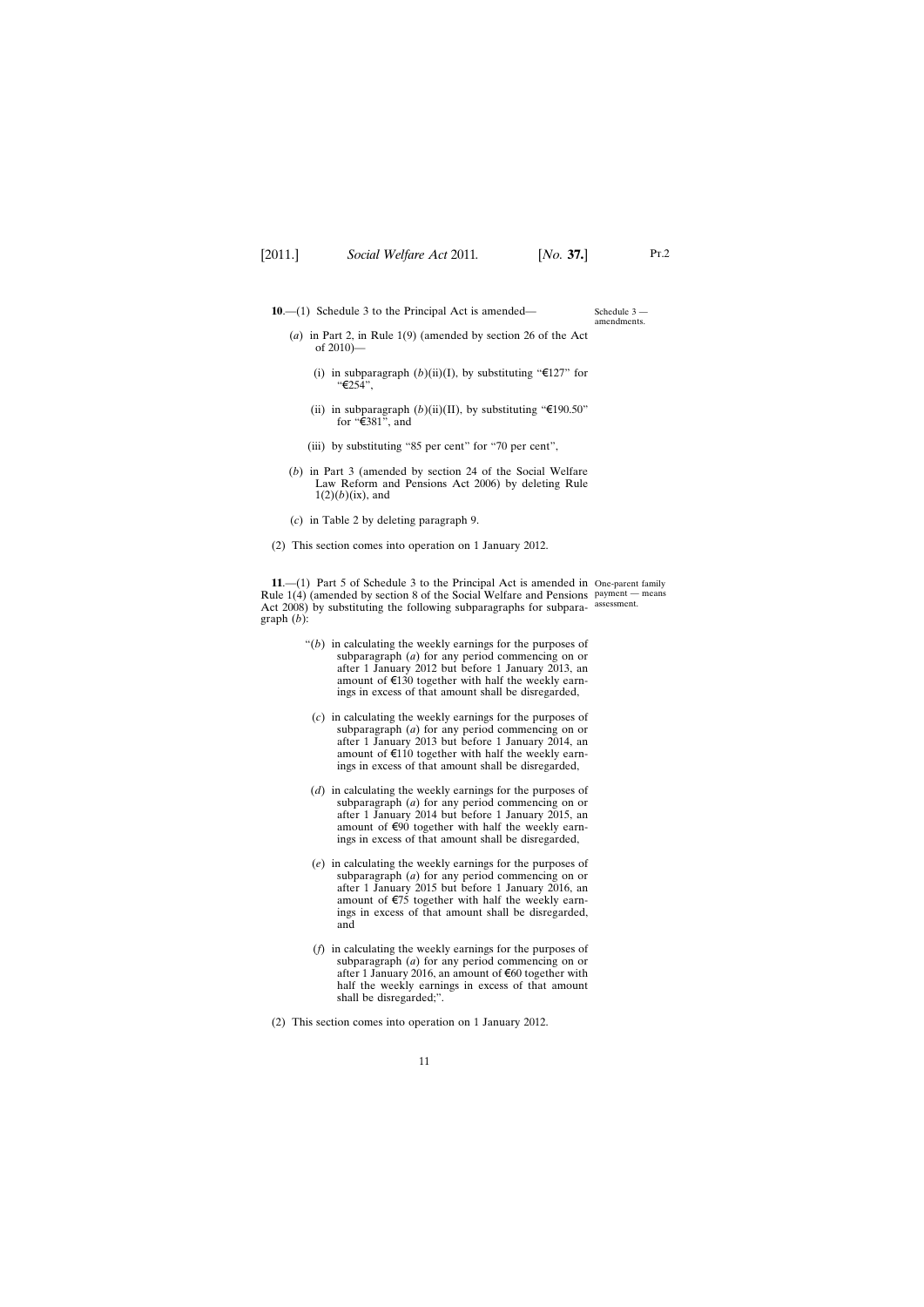<span id="page-11-0"></span>Disqualification from certain payments while participating in **Community** Employment.

**12**.—(1) The Principal Act is amended by inserting the following section after section 247A (inserted by section 27 of the Act of 2010):

"Disqualification 247B.—(1) A person shall be disqualified from from certain payments while participating in **Community** Employment. receiving— (*a*) any benefit specified in section 39(1), other than— (i) disablement benefit payable in

- accordance with section 75, (ii) death benefit by way of a grant in
- respect of funeral expenses,
- (iii) bereavement grant, and
- (iv) widowed or surviving civil partner grant,
- (*b*) an increase, payable under section 77, in disablement pension on account of incapacity,
- (*c*) any assistance specified in section 139(1), other than—
	- (i) supplementary welfare allowance in so far as it relates to the payment of a supplement towards the amount of rent payable by a person in respect of his or her residence in accordance with section 198,
	- (ii) supplementary welfare allowance in so far as it relates to the payment of that allowance in accordance with section 200, 201, 202 or 206, and
	- (iii) a widowed or surviving civil partner grant,

and

(*d*) infectious diseases maintenance allowance,

for any week or part of a week during which he or she is employed under a scheme provided by the Minister and known as Community Employment.

(2) Subsection (1) shall not apply to a person receiving any benefit, increase, assistance or allowance specified in paragraphs (*a*) to (*d*) of subsection (1) while he or she is employed under a Community Employment scheme where the period of employment under that Community Employment scheme commenced before 16 January 2012.".

(2) This section comes into operation on 16 January 2012.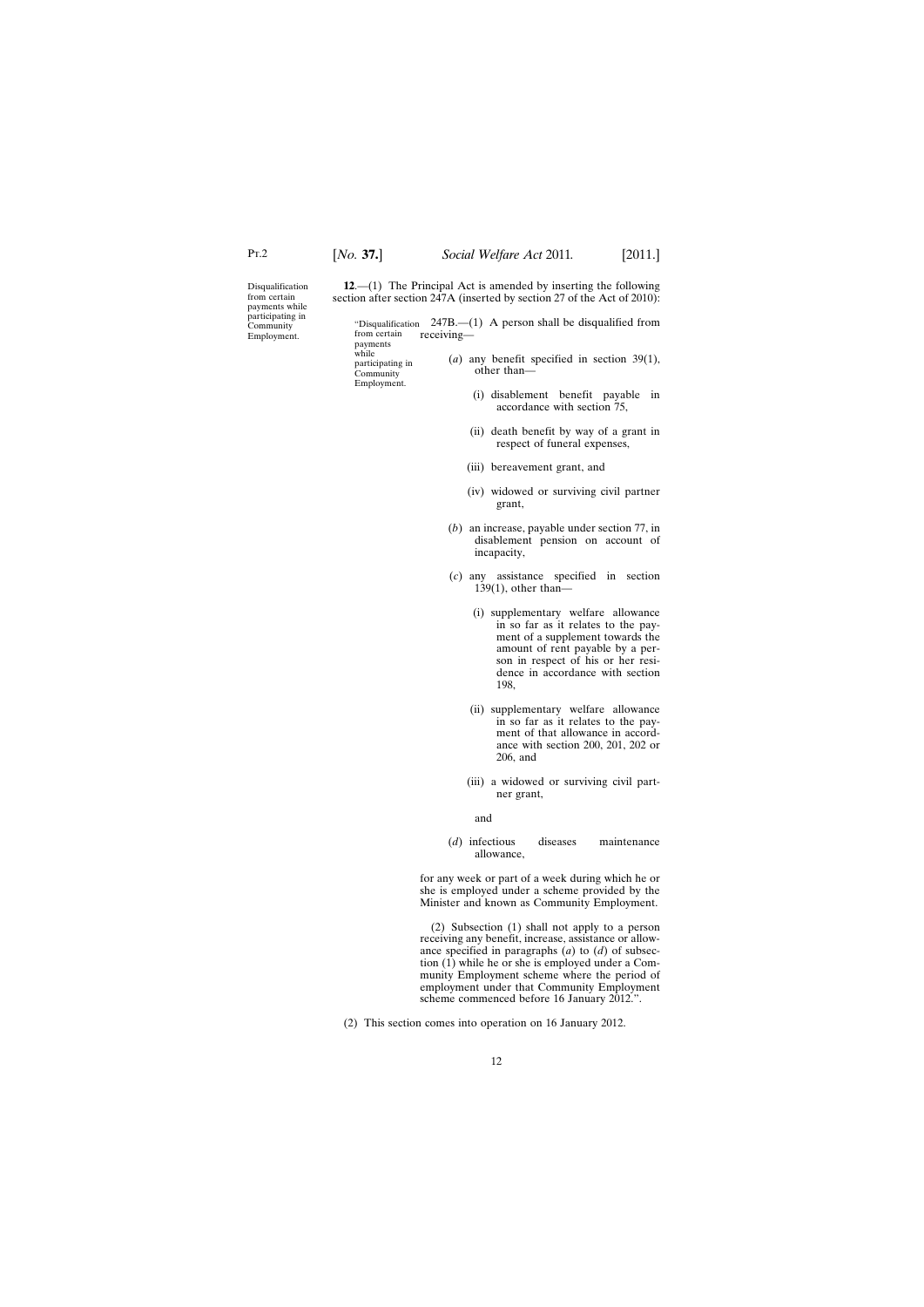<span id="page-12-0"></span>**13.**—(1) Section 2(1) of the Principal Act is amended—

(*a*) by substituting the following definition for the definition of "reckonable earnings" (amended by section 13 of the Social Welfare Act 2010):

Extension of PRSI liability to sharebased remuneration.

Pt.2

" 'reckonable earnings' means, subject to section 13(2)(*da*)—

- (*a*) in the case of an employed contributor, not being a special contributor, emoluments derived from insurable employment or insurable (occupational injuries) employment (other than such emoluments that may be prescribed) to which Chapter 4 of Part 42 of the Act of 1997 applies, but without regard to Chapter 1 of Part 44 of that Act, and
- (*b*) in the case of a special contributor—
	- (i) salaries, wages or other remuneration including non-pecuniary remuneration derived from insurable employment or insurable (occupational injuries) employment to which the Act of 1997 (other than Chapter 4 of Part 42) applies or would apply if the employed contributor in receipt of the remuneration were resident in the State, but without regard to Chapter 1 of Part 44 of that Act, and
	- (ii) payments to persons attending or engaged in courses or schemes provided or approved by—
		- (I) An Foras Áiseanna Saothair,
		- (II) Teagasc, or
		- (III) the National Tourism Development Authority, and

reckonable earnings shall include, in the case of employed contributors and special contributors, share-based remuneration realised, acquired or appropriated, as the case may be, on or after 1 January  $2011$ ;",

(*b*) by substituting the following definition for the definition of "reckonable emoluments" (amended by section 12 of the Social Welfare Act 2010):

" 'reckonable emoluments', in relation to a self-employed contributor, means emoluments (other than reckonable earnings and any other emoluments that may be prescribed) to which Chapter 4 of Part 42 of the Act of 1997 applies and reckonable emoluments shall include share-based remuneration realised, acquired or appropriated, as the case may be, on or after 1 January 2011;",

and

(*c*) by inserting the following definitions: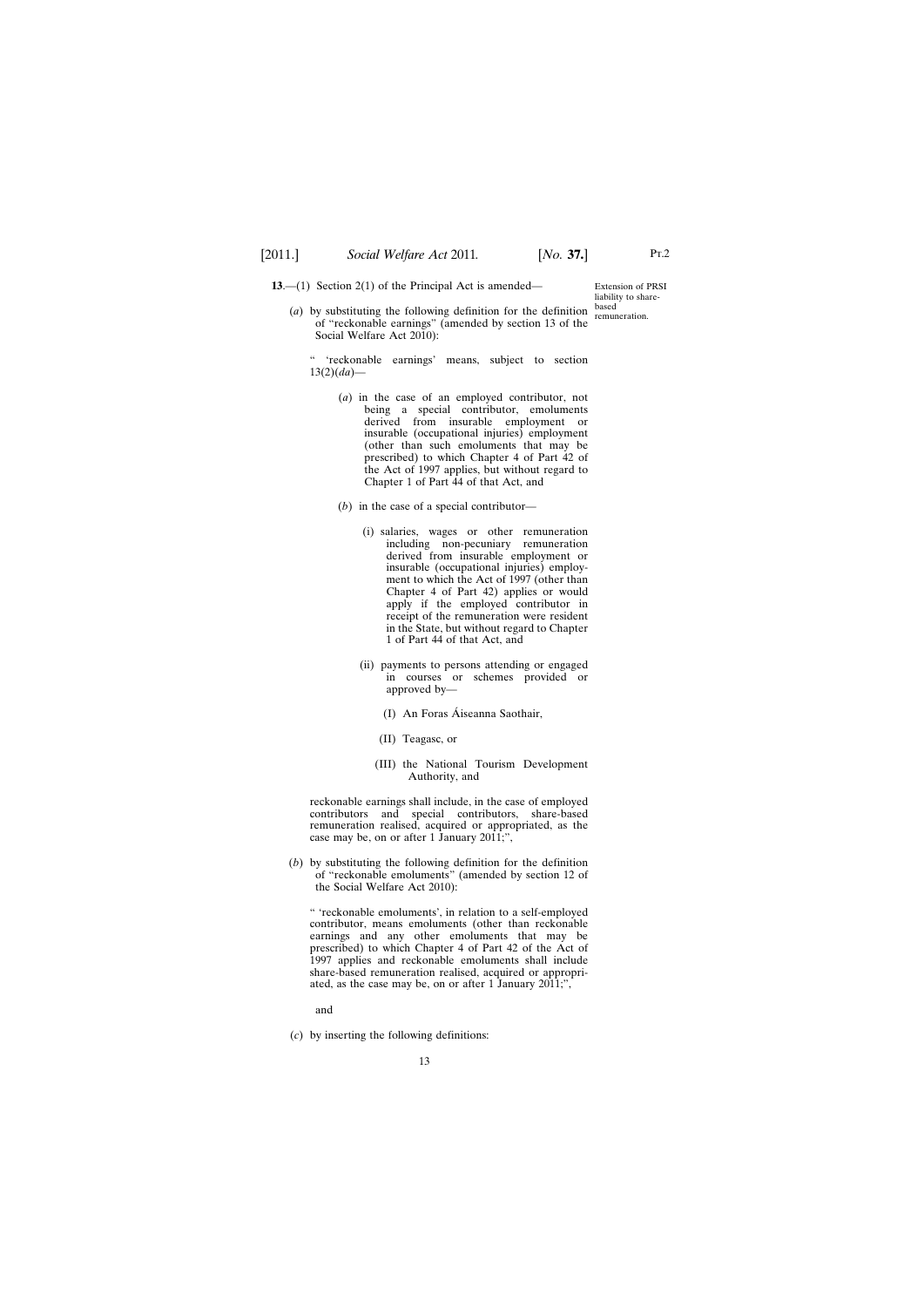" 'share-based remuneration' means—

- (*a*) any gain realised by the exercise, assignment or release of a right in accordance with section 128 of the Act of 1997,
- (*b*) in the case of convertible securities within the meaning of section 128C of the Act of 1997, the chargeable amount computed in accordance with that section,
- (*c*) in the case of restricted shares within the meaning of section 128D of the Act of 1997, the chargeable amount computed in accordance with that section,
- (*d*) in the case of a profit sharing scheme approved by the Revenue Commissioners in accordance with Part 2 of Schedule 11 to the Act of 1997, the initial market value of the appropriated shares within the meaning of section 510(2) of that Act, and
- (*e*) in the case of a savings-related share option scheme approved by the Revenue Commissioners in accordance with Schedule 12A to the Act of 1997, any gain realised by the exercise of a right in accordance with section 519A of that Act,

where that gain, chargeable amount, value or amount is realised, acquired or appropriated, as the case may be, on or after 1 January 2011, but share-based remuneration shall not include any such gain, chargeable amount, value or amount realised, acquired or appropriated, as the case may be—

- (i) during the contribution year commencing on 1 January 2011 in respect of shares (including stock) that are the subject of a written contract or agreement that is in place before 1 January 2011, or
- (ii) in respect of shares (including stock) that were acquired before 1 January 2011 by an employee share ownership trust to which section 519 of the Act of 1997 applies;

'special contributor' means an employed contributor—

- (*a*) in receipt of reckonable earnings referred to in paragraph (*b*) of the definition of reckonable earnings, or
- (*b*) to whom paragraphs (*a*) and (*b*) of section 13(4A) apply;".

(2) Section 13(2) of the Principal Act is amended in paragraph (*da*) (inserted by section 13 of the Social Welfare Act 2010)—

(*a*) in subparagraph (ii), by substituting "Regulations 2001, and" for "Regulations 2001.", and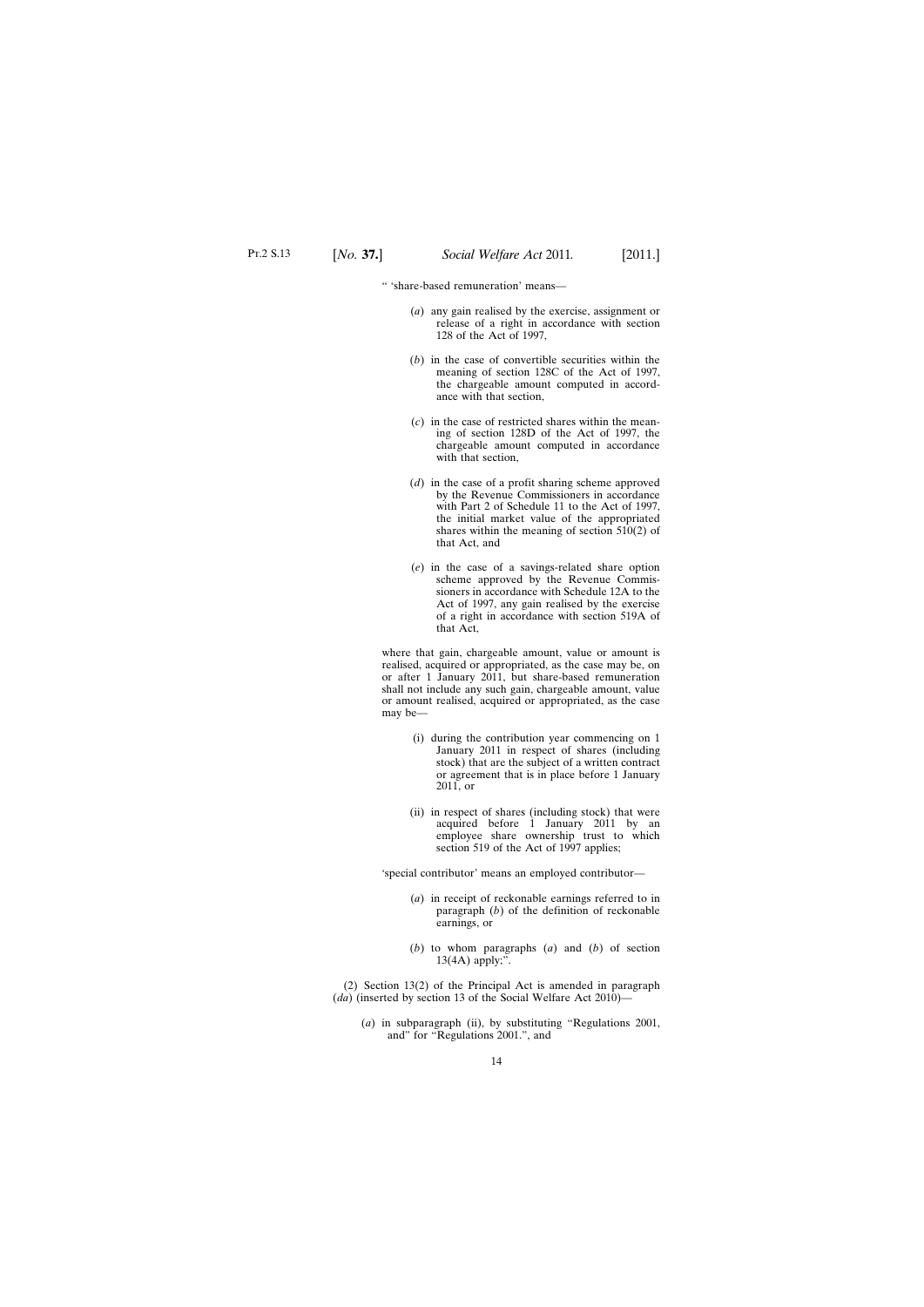- (*b*) by inserting the following subparagraph after subparagraph (ii):
	- "(iii) the amount of any share-based remuneration.".

(3) Section 13(4) of the Principal Act is amended by substituting "Subject to subsections (4A) and (4B), the employer shall," for "The employer shall,".

(4) Section 13 of the Principal Act is amended by inserting the following subsections after subsection (4):

"(4A) Where—

- (*a*) a person realises a gain by the exercise, assignment or release of a right, as the case may be, in accordance with section 128 or section 519A of the Act of 1997, and
- (*b*) at the time of realising that gain that person has ceased to be an employee of the employer who granted that right,

subsection (4) shall not apply to—

- (i) the employer who granted that right, or
- (ii) if that person is employed by another employer at the time the gain is realised, acquired or appropriated, as the case may be, that other employer.

(4B) A person to whom paragraphs (*a*) and (*b*) of subsection (4A) applies shall be—

- (*a*) deemed to be an employed contributor, where that person, having attained the age of 16 years and not having attained pensionable age, is no longer employed in an employment specified in Part 1 of Schedule 1, not being an employment specified in Part 2 of that Schedule, and
- (*b*) liable to pay, in the prescribed manner, contributions in accordance with section  $13(2)(b)$  in respect of the gain so realised.".
- (5) Section 17 of the Principal Act is amended—
	- (*a*) in subsection (1) by inserting the following paragraph after paragraph (*f*):
		- "(*fa*) the furnishing of returns by employed contributors to whom section 13(4B) applies in relation to employment contributions and share-based remuneration,",

and

(*b*) by inserting the following subsection after subsection (5):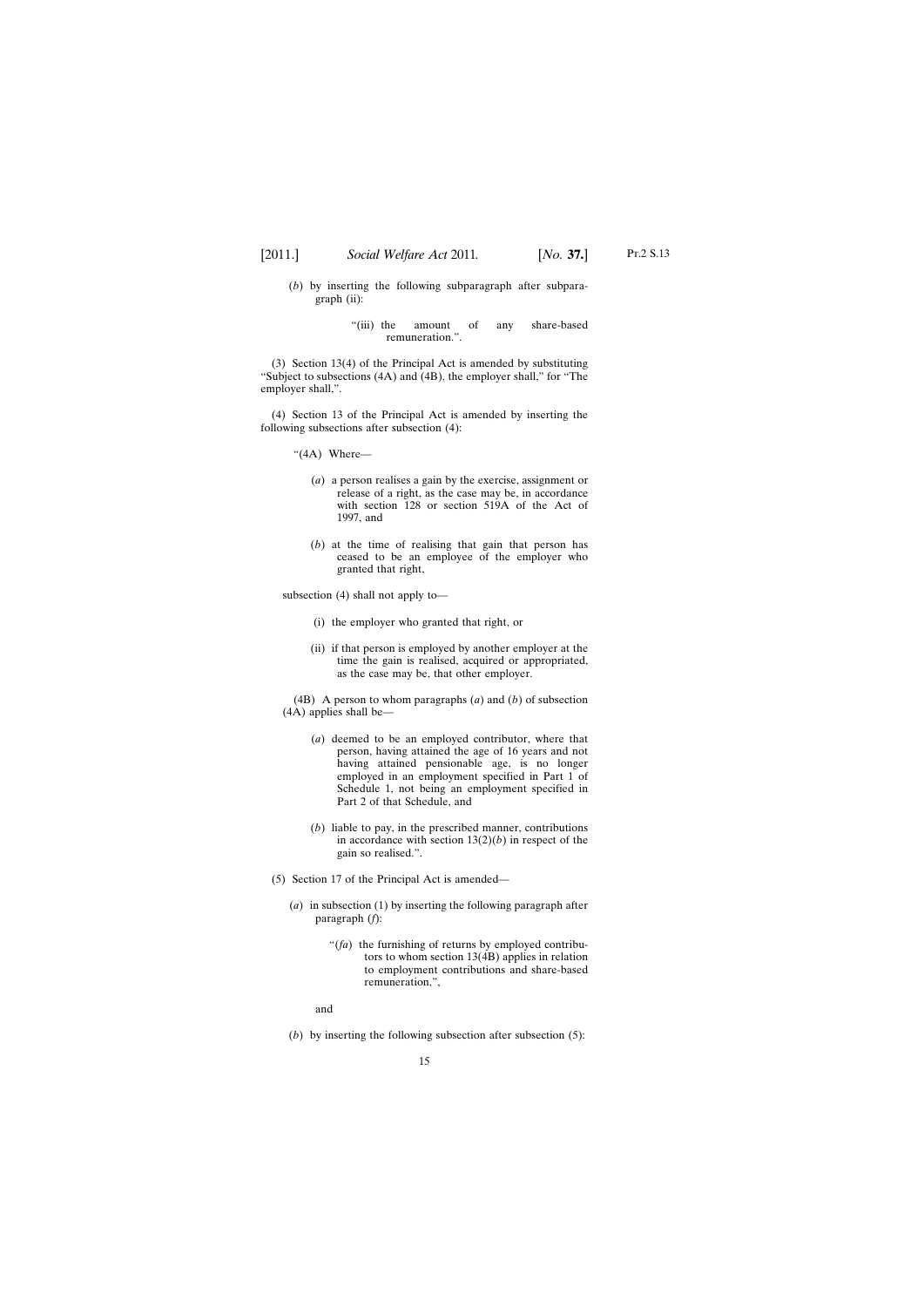"(6) For the purposes of this Part, regulations may require employers to keep any records that may be prescribed in relation to rights to shares (including stock) granted by that employer to his or her directors, former directors, employees and former employees and the periods during which those persons were employed, and to retain those records for prescribed periods.".

(6) The Principal Act is amended by inserting the following section after section 34:

"Return of contributions — share-based remuneration. 34A.—(1) The Minister may return, subject to any conditions, restrictions and deductions, any contributions—

- (*a*) paid in accordance with section  $13(2)(b)$ —
	- (i) by virtue of clauses (I) to (VI) of paragraphs (*a*) and (*b*) of the definition of 'reckonable earnings' contained in Article 3 of the Social Welfare (Consolidated Contributions and Insurability) Regulations 1996 (S.I. No. 312 of 1996) (inserted by Article 4 of the Social Welfare (Consolidated Contributions and Insurability) (Amendment) Regulations 2010 (S.I. No. 684 of 2010)), in respect of any gain, chargeable amount, value or amount realised, acquired or appropriated, as the case may be, during the contribution year commencing on 1 January 2011 which is the subject of a written contract or agreement that is in place before 1 January 2011, or
	- (ii) in respect of share-based remuneration received by way of forfeitable shares to which section 128E of the Act of 1997 refers, where subsection (6) of that section applies,

and

(*b*) paid in accordance with section  $13(2)(d)$ , by virtue of clauses (I) to (VI) of paragraphs (*a*) and (*b*) of the definition of 'reckonable earnings' contained in Article 3 of the Social Welfare (Consolidated Contributions and Insurability) Regulations 1996  $(S.I. No. 312 of 1996)$  (inserted by Article 4 of the Social Welfare (Consolidated Contributions and Insurability) (Amendment) Regulations 2010 (S.I. No. 684 of 2010)).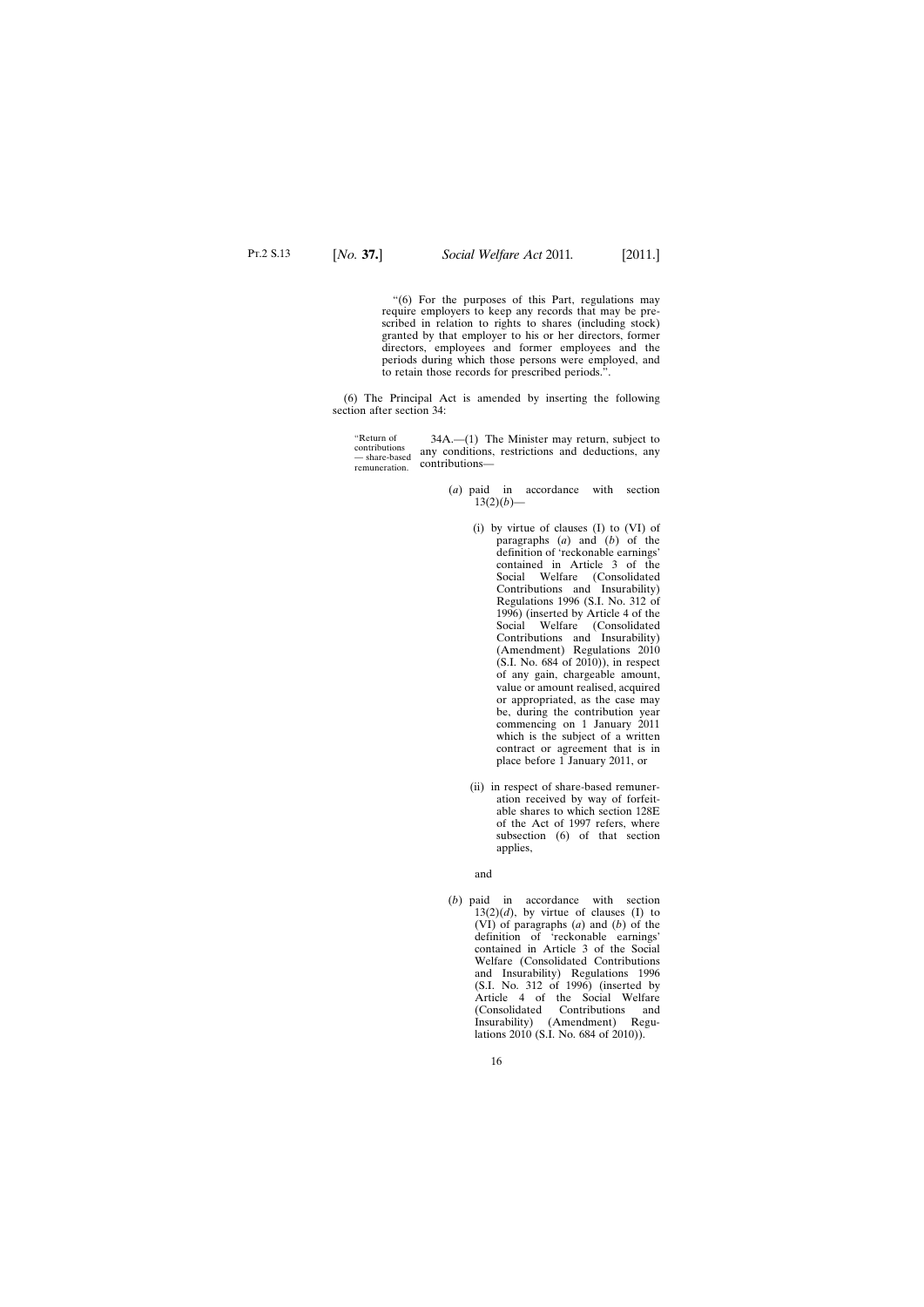(2) The Minister may make regulations providing for the return, subject to any conditions, restrictions and deductions specified in the regulations, of the contributions referred to in subsection (1), to an employed contributor and to the employer of an employed contributor, as the case may be, and such regulations may include—

- (*a*) prescribing the procedure for an application for such return, and
- (*b*) prescribing the procedure for such return on the death of an employed contributor.".

(7) Section 250 of the Principal Act is amended by inserting the following subsection after subsection (4):

- "(4A) A social welfare inspector shall—
	- (*a*) for the purposes of answering or clarifying any questions that the social welfare inspector may have in relation to the payment of employment contributions by employed contributors for the purposes of section 13(4B), and
	- (*b*) for the purposes of estimating the amount due in respect of employment contributions by employed contributors for the purposes of section 13(4B),

have the power to request that employed contributor to—

- (i) produce for inspection all records of share-based remuneration realised, acquired or appropriated, as the case may be, by that employed contributor, and
- (ii) provide details of the employer who granted the shares (including stock) which gave rise to that share-based remuneration,

at the address at which the person ordinarily resides or at an office of the Minister.".

(8) Section 252 of the Principal Act is amended by inserting the following subsection after subsection (2):

"(2A) An employed contributor to whom section 13(4B) applies who—

- (*a*) fails to pay at or within a prescribed time any employment contribution which he or she is liable to pay under Part 2, or
- (*b*) for the purposes of evading or reducing the amount of his or her liability in respect of employment contributions which he or she is liable to pay under Part 2 and which he or she has not paid—
	- (i) knowingly makes any statement or representation (whether written or verbal) which is to his or her knowledge false or misleading in any material respect, or knowingly conceals any material fact, or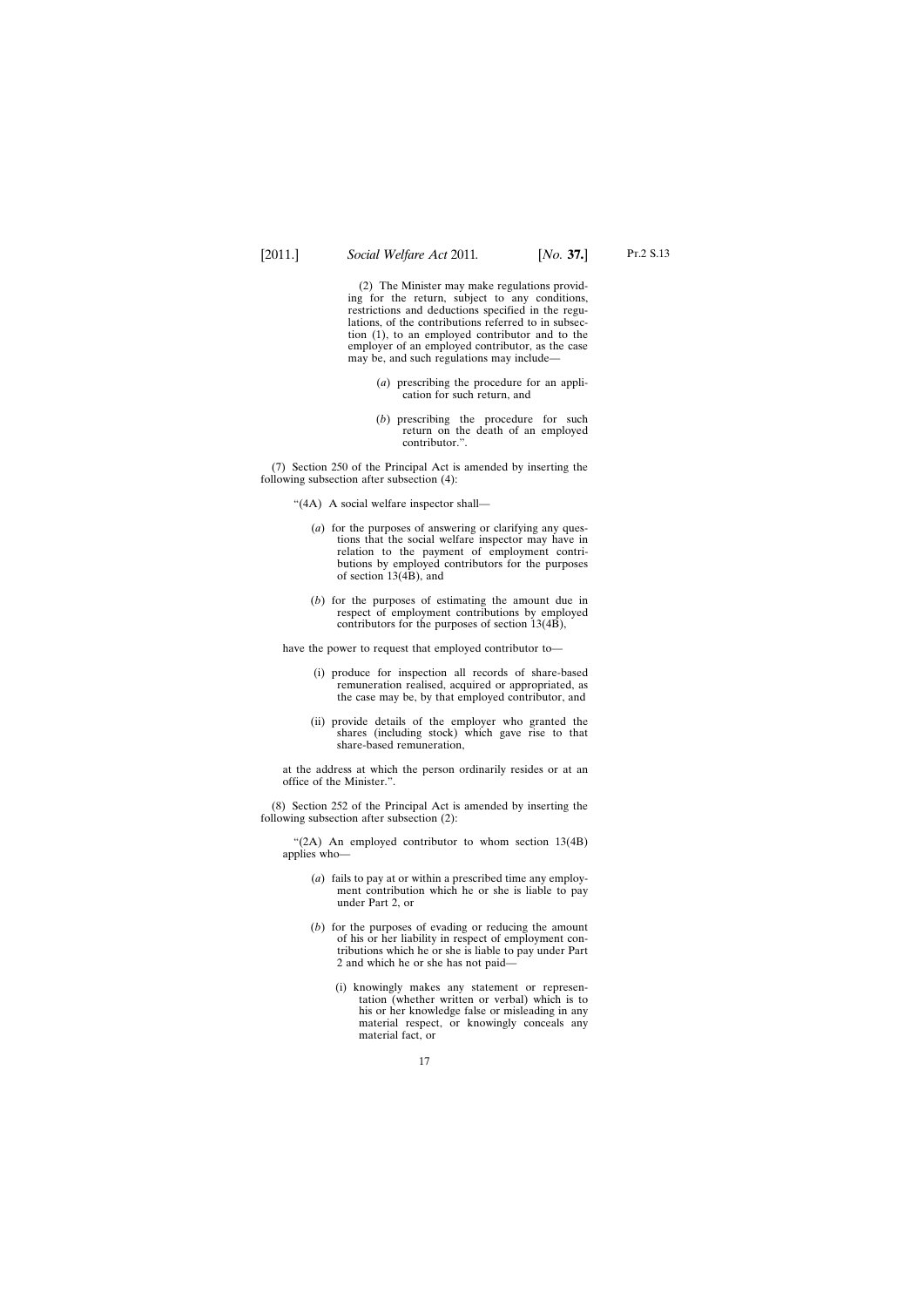(ii) produces or furnishes, or causes or knowingly allows to be produced or furnished, any document or information which he or she knows to be false in a material particular,

is guilty of an offence.".

<span id="page-17-0"></span>Abolition of employer PRSI relief on employee pension contributions.

**14**.—(1) Section 13(2) of the Principal Act is amended in paragraph (*da*) (amended by *section 13*) by deleting subparagraph (ii).

(2) This section comes into operation on 1 January 2012.

#### PART 3

#### Amendments to Redundancy Payments Act 1967

Amendment of section 29 of Redundancy Payments Act 1967. **15**.—(1) Section 29 of the Redundancy Payments Act 1967 (amended by section 6 of the Redundancy Payments Act 1979) is amended—

- (*a*) in subsection (1), by substituting "15 per cent" for "60 per cent",
- (*b*) in subsection (2), by substituting "5 per cent" for "40 per cent", and
- (*c*) by inserting the following subsections after subsection (3):

"(4) Where an employer makes a claim for a rebate on or after 1 January 2012 in respect of a lump sum payment paid to an employee under section 19 and the date of dismissal by reason of redundancy, referred to in section 19, occurs before 1 January 2012—

- (*a*) subsection (1) shall be read as if '60 per cent' were substituted for '15 per cent', and
- (*b*) subsection (2) shall be read as if '40 per cent' were substituted for '5 per cent'.

(5) Where an employer makes a claim for a rebate on or after 1 January 2012 in respect of a lump sum payment paid to an employee under section 19 in respect of an employee to whom section 12 applies and—

- (*a*) the date of the notice of intention to claim, referred to in section  $12(1)(b)$ , or
- (*b*) the date of the termination of the contract of employment of the employee concerned, referred to in section 12(2),

occurs before 1 January 2012—

(i) subsection (1) shall be read as if '60 per cent' were substituted for '15 per cent', and